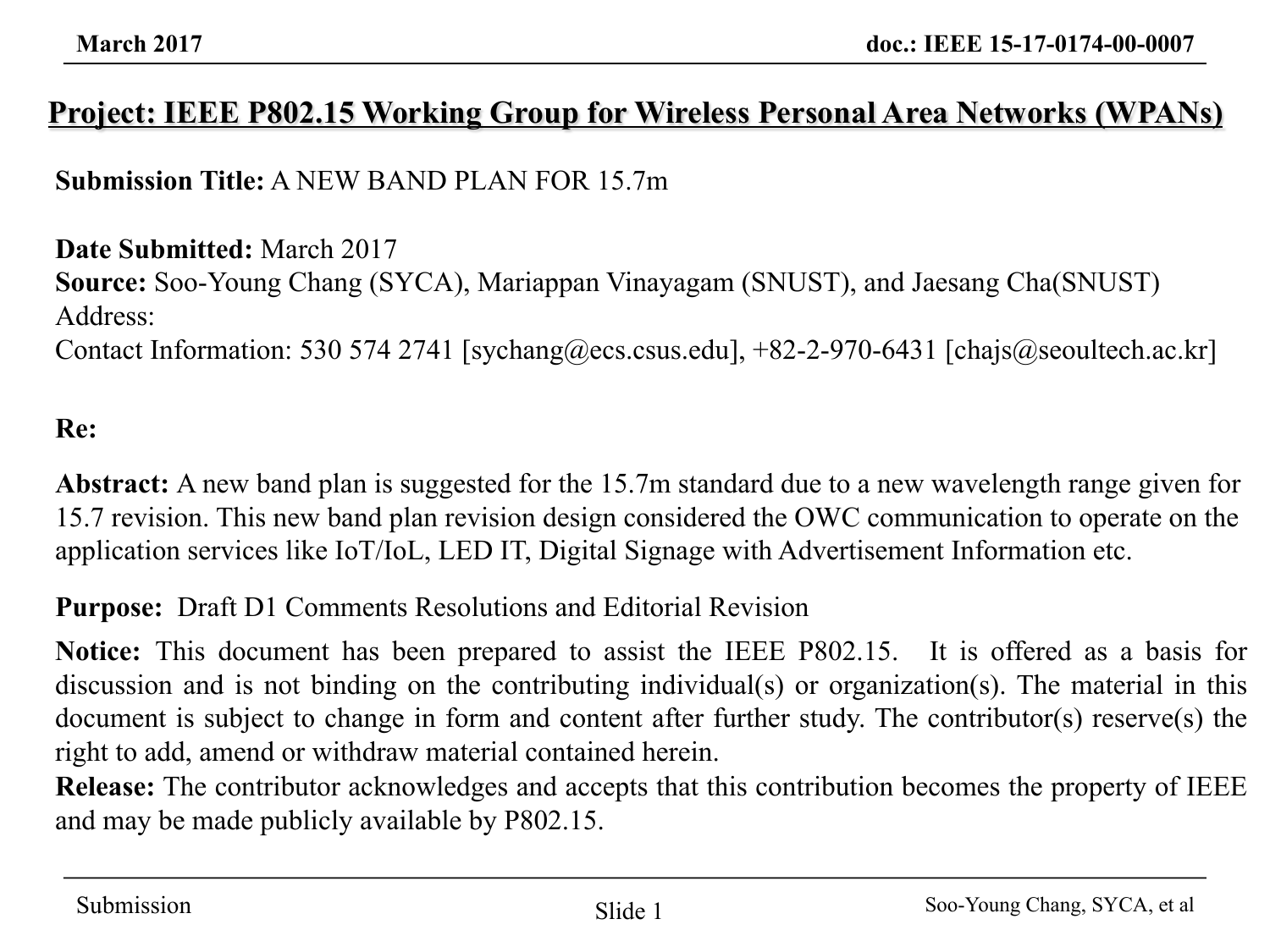# **A NEW BAND PLAN FOR 15.7m**

### Soo-Young Chang **SYCA** Mariappan Vinayagam and Jaesang Cha SNUST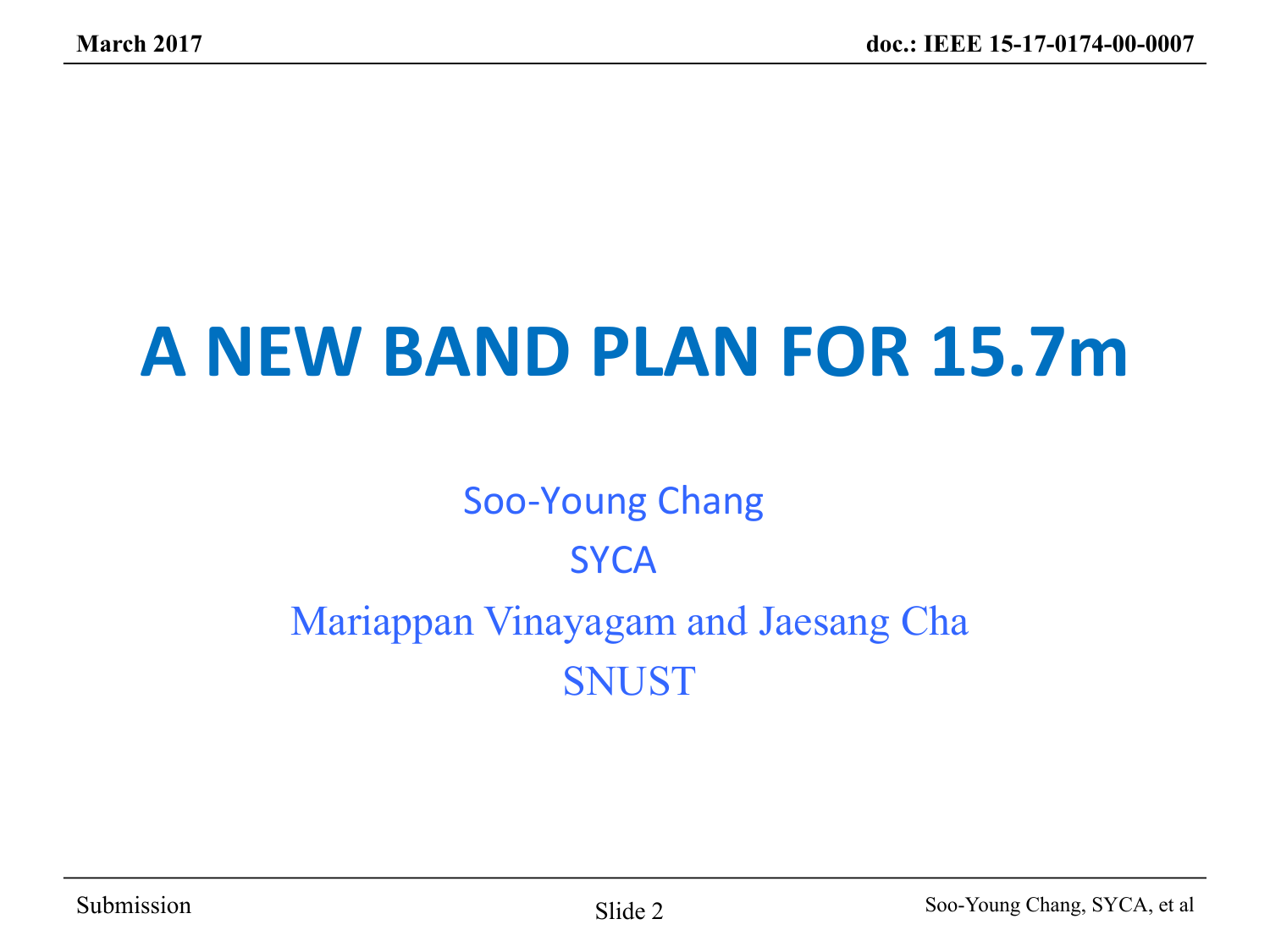### *INTRODUCTION*

- The existing 15.7 standard is being revised with a new wavelength range.
	- $-$  In the existing standard, light signals have wavelengths that range from 380 nm to 780 nm [1]. This frequency (or wavelength) band is divided into seven communication channels or subbands.
	- $-$  For the revised standard, a new wavelength range is defined from 190 nm to 10000 nm.
- Due to the increasing demand for wireless communications,
	- $-$  A frequency band must be divided into channels in a manner that maximizes the efficiency of the band.
	- $-$  Light's unique characteristics are considered in order to efficiently divide the visible light band into subbands.
- In this document, a new band plan is proposed for a new wavelength range.

#### [1] Reference: 15-10-0327-00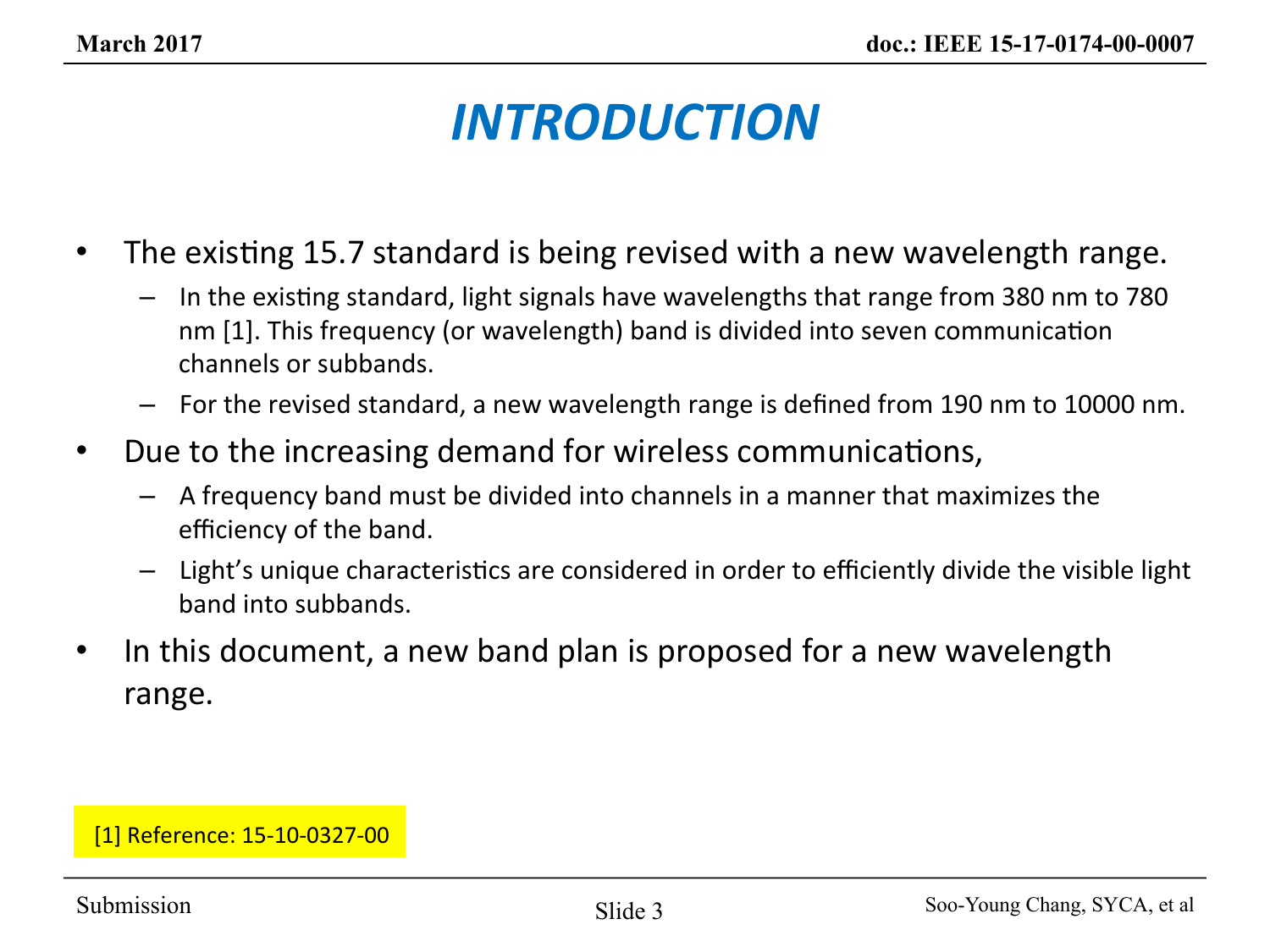### *NEW PAR FROM 15-15-0064-00*

### **Changes in scope of the PAR:**

 $-$  This standard defines a Physical (PHY) and Media Access Control (MAC) layer for short-range optical wireless communications using visible light in optically transparent media. The using visible light spectrumwavelengths extends from 380 10,000 nm to 780190 nm in wavelength. The standard is capable of delivering data rates sufficient to support audio and video multimedia services and also considers mobility of the visibleoptical link, compatibility with visible-various light infrastructures, impairments due to noise and interference from sources like ambient light and a MAC layer that accommodates the unique needs of visible links as well as the other targeted light wavelengths. It also accommodates optical communications for cameras where transmitting devices incorporate light emitting sources and receivers are digital cameras with a lens and image sensor. The standard adheres to applicable eye safety regulations.

#### Changes in scope for wavelength range:  $380$  nm to  $780$  nm  $\rightarrow$  190 nm to 10000 nm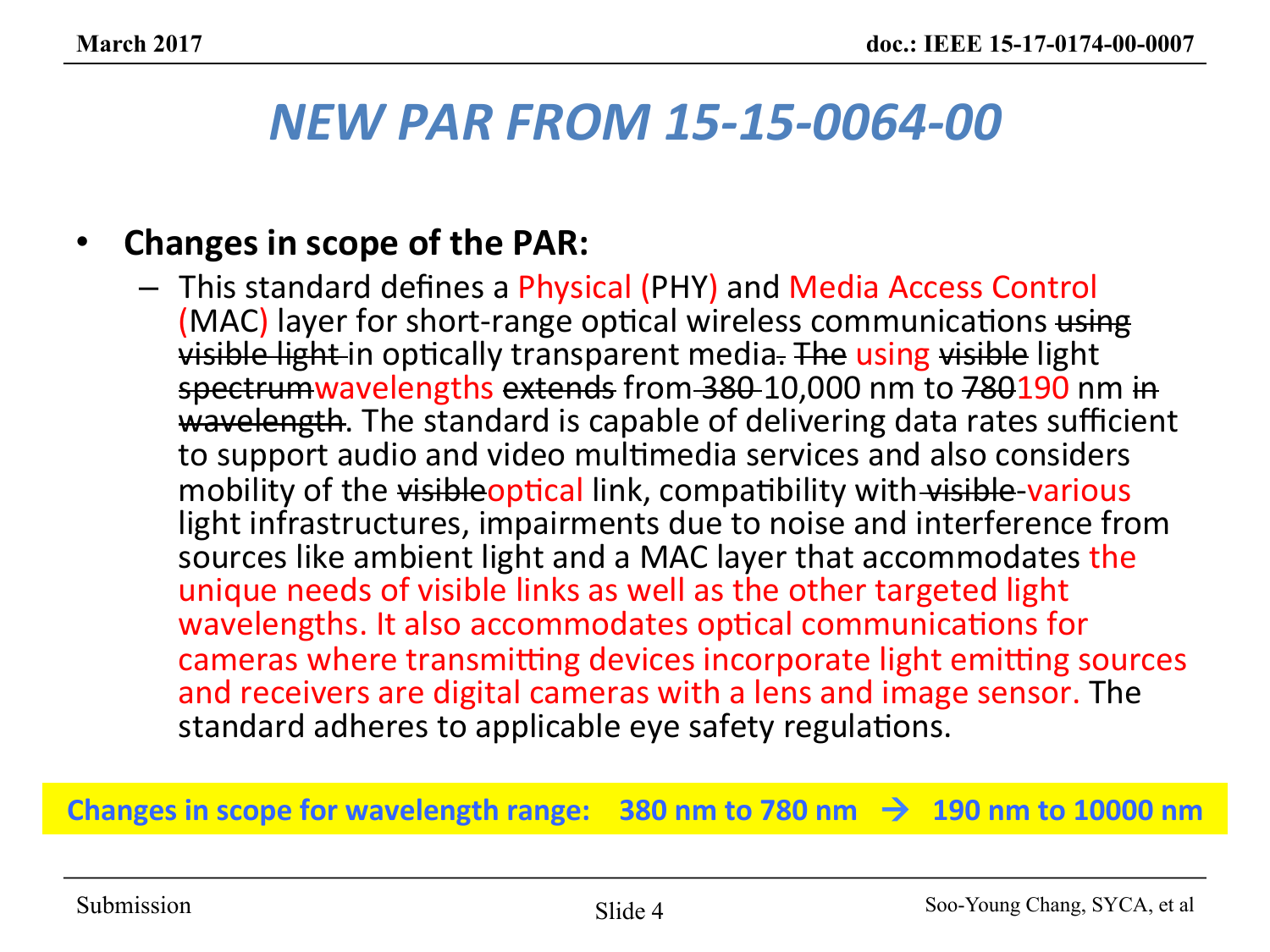# **METHODS/METRICS FOR NEW SCHEME (1)**

- A method suggested for 15.7 divides the frequency channel based on characteristics of photo detection devices rather than human eye sensitivity.
	- $-$  This method is for optimality of communication performance because the light signals for communications are not detected by human eyes, but by photo detection devices at receivers.
	- $-$  Thus characteristics of photo detection devices is to be considered for better communication performance.
- Another motivation for the new scheme is to ensure power-fairness across the channels (i.e., equal received power for all channels).
	- $-$  This fairness is very important in scenarios where wireless users have capability of accessing more than one channel.
	- $-$  Having an equal/constant received power, regardless of which channel the user operates on, enables users to have the same transmission range and thus makes the link more robust to failure. In contrast, having varied received power levels for the subbands increases potential for the link to fail.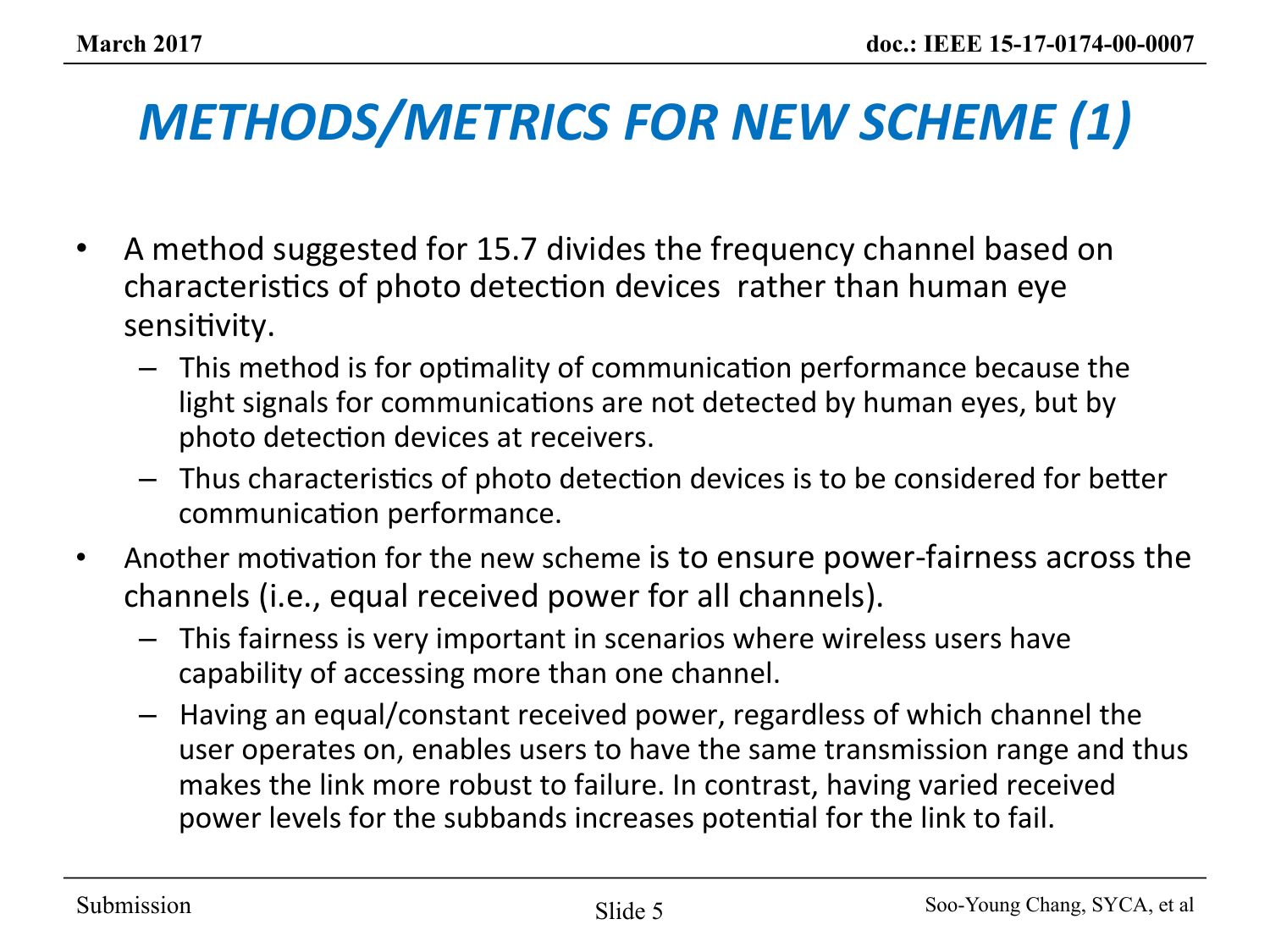# **METHODS/METRICS FOR NEW SCHEME (2)**

- New band division into 8 subbands
	- $-$  Whole range of wavelengths assigned into 8 subbands to be represented by 3 bits
	- $-$  Each side out of the visible band  $-$  380 nm to 780 nm  $-$  to be assigned to a subband
	- $-$  The visible band is divided into 6 subbands.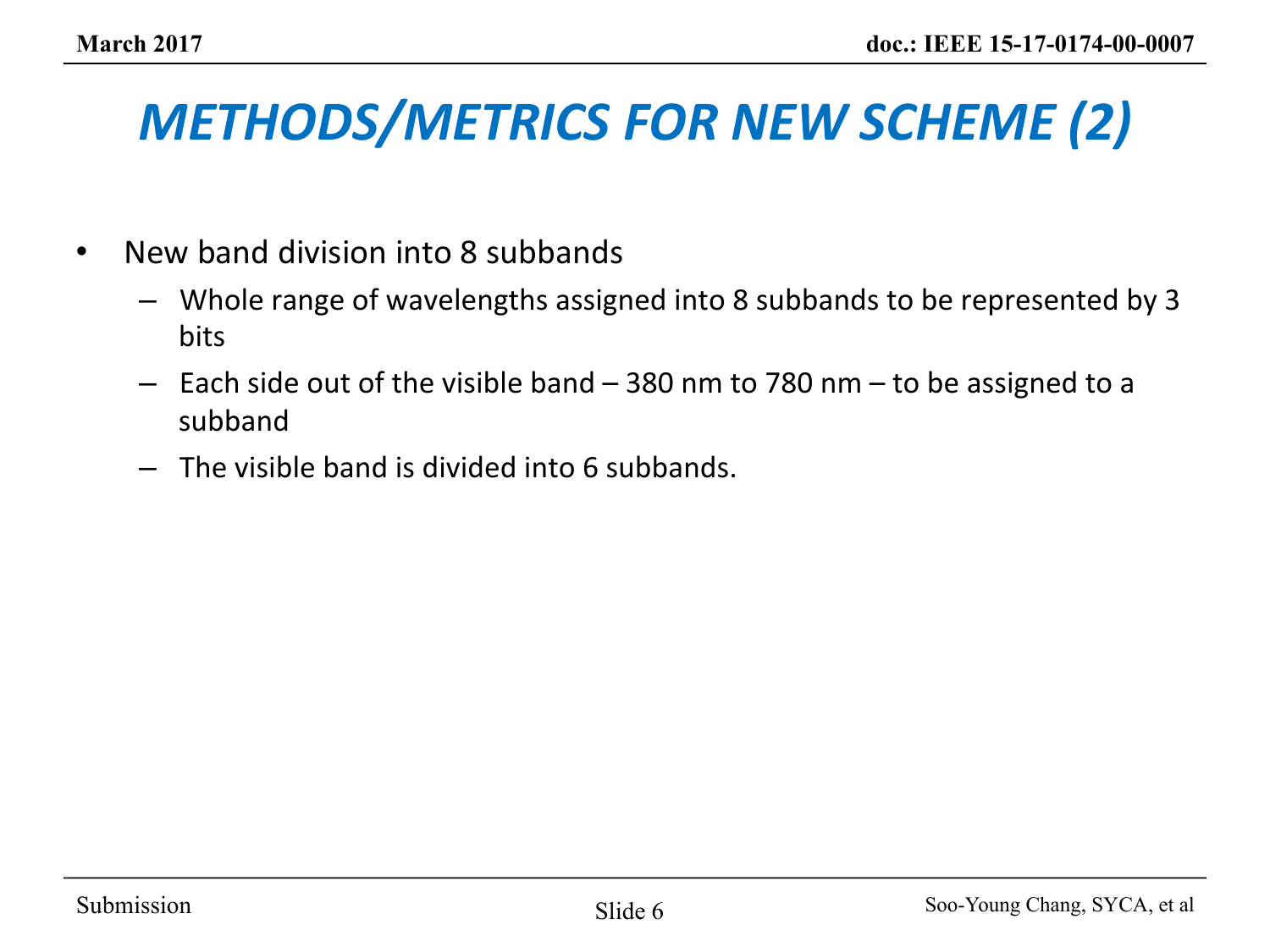### **EXISTING BANDPLAN WITH 7 BANDS** <sup>[2]</sup>

#### **Table 87-Visible light wavelength band plan**

|     | Wavelength<br>(nm) | <b>Spectral width</b><br>(nm) | Code |
|-----|--------------------|-------------------------------|------|
| 380 | 478                | 98                            | 000  |
| 478 | 540                | 62                            | 001  |
| 540 | 588                | 48                            | 010  |
| 588 | 633                | 45                            | 011  |
| 633 | 679                | 46                            | 100  |
| 679 | 726                | 47                            | 101  |
| 726 | 780                | 54                            | 110  |
|     | 111                |                               |      |

WAT TO A WARD WAS ARREsted by the contract of the contract of the contract of the contract of the contract of the contract of the contract of the contract of the contract of the contract of the contract of the contract of [2] Table from the existing 15.7 standard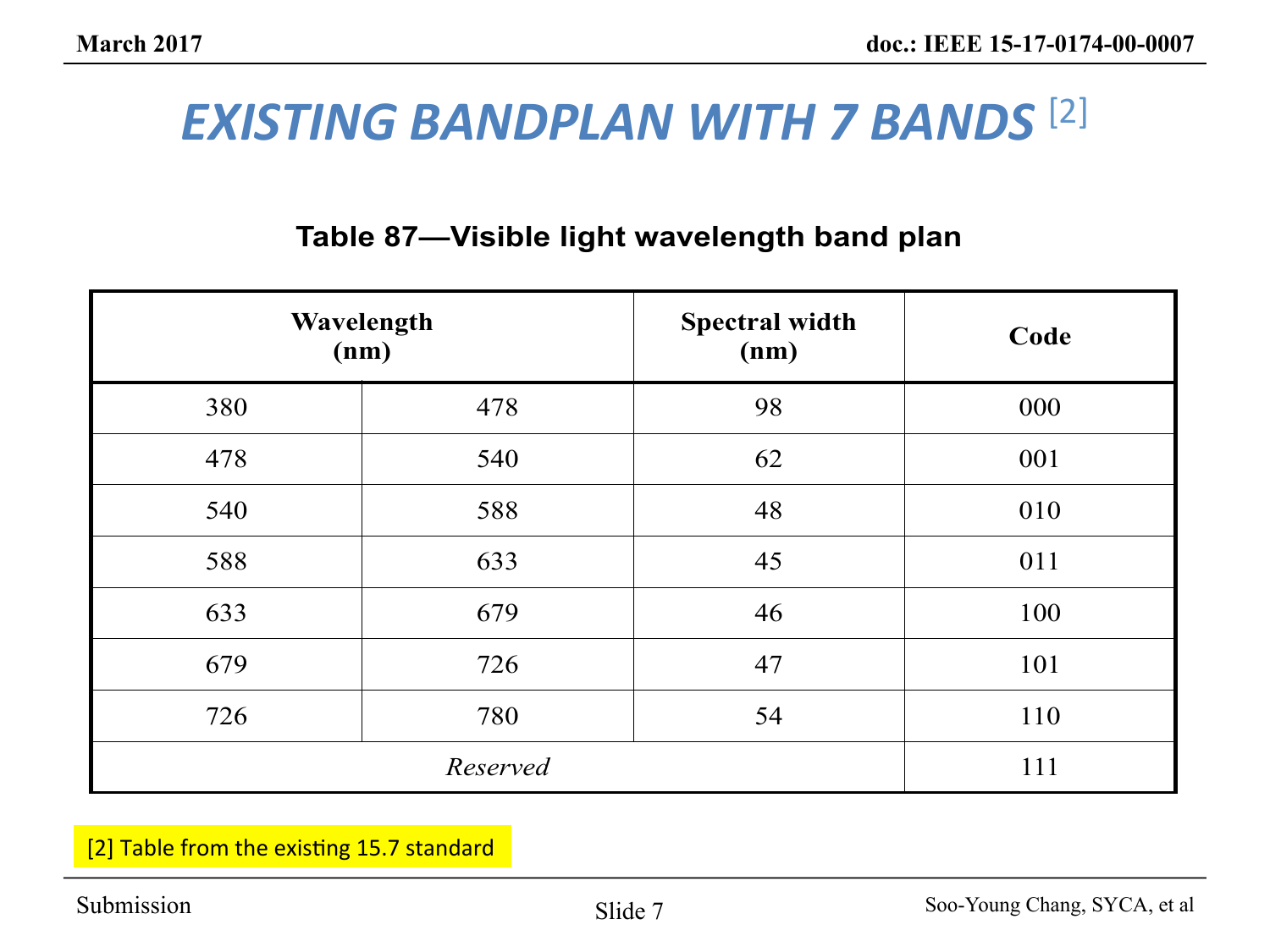### **FACTORS TO BE CONSIDERED (1)** *LED SPECTRAL DISTRIBUTION*

- LED Spectral Distribution
	- $-$  Spectral distributions for various color LEDs. Colored LEDs have narrower bands while white LEDs have broader bands.

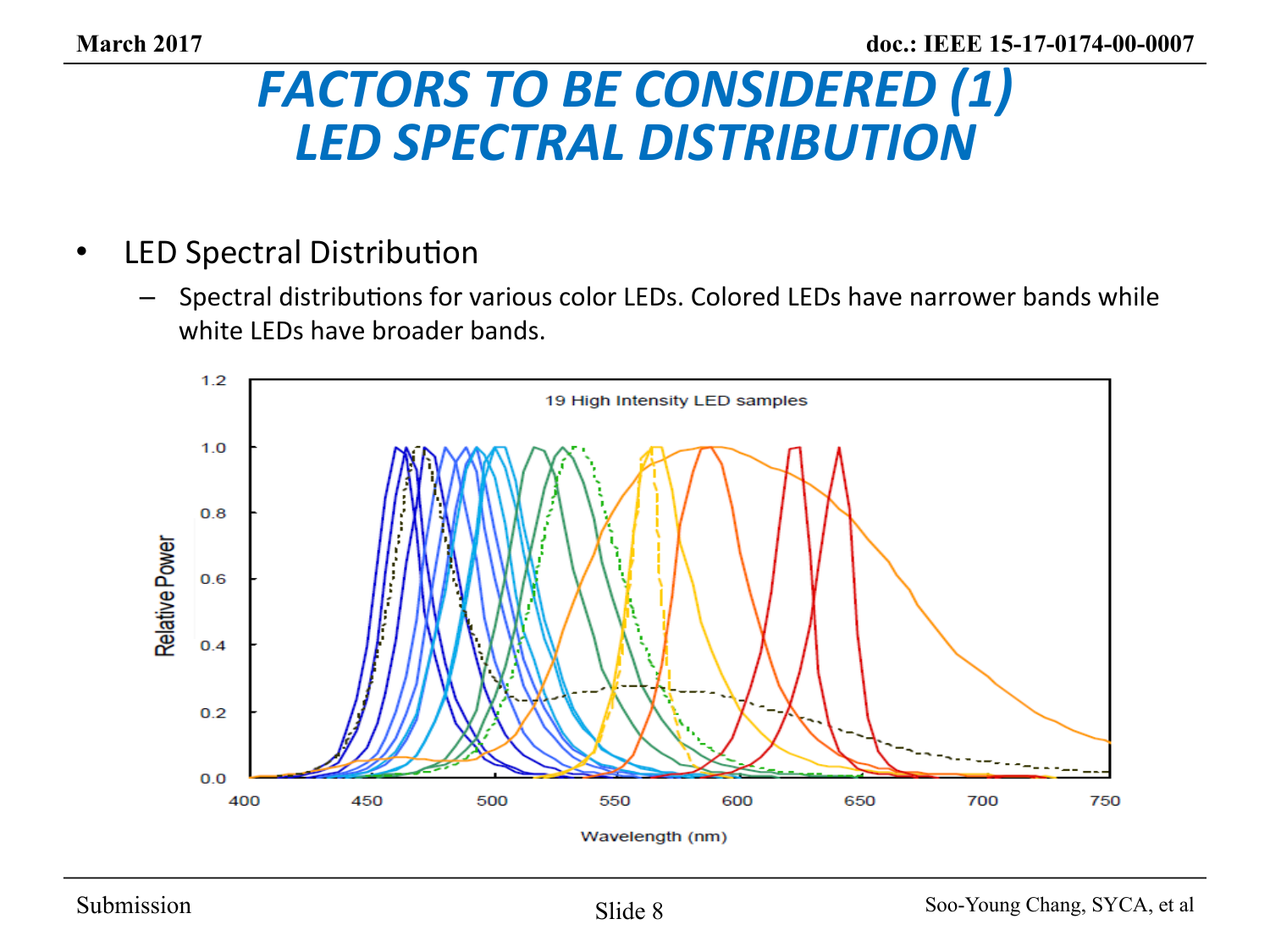### **FACTORS TO BE CONSIDERED (2) HUMAN EYE SENSITIVITY**

### • Human Eye Sensitivity

 $-$  Human eye sensitivity - luminosity function, the luminance response of the human eye cone photoreceptors. Human eyes are more sensitive to light components in the central part of visible light band.

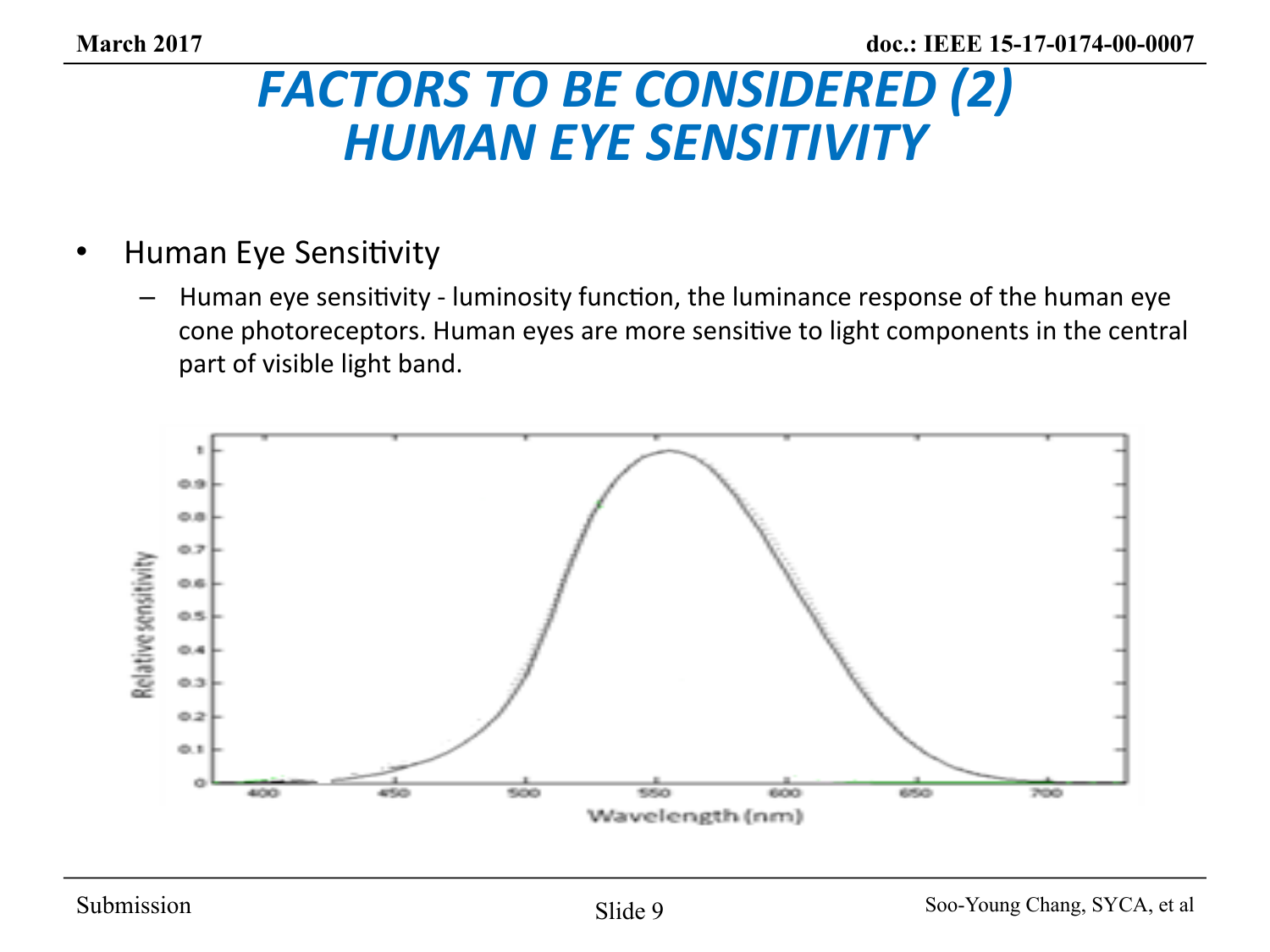### **FACTORS TO BE CONSIDERED (3) PHOTO DETECTION RESPONSIVITY**

- Photo Detector Responsivity
	- Examples of responsivity curves for various photo detection devices. In the visible light band, the responsivity increases approximately linearly with respect to wavelength.

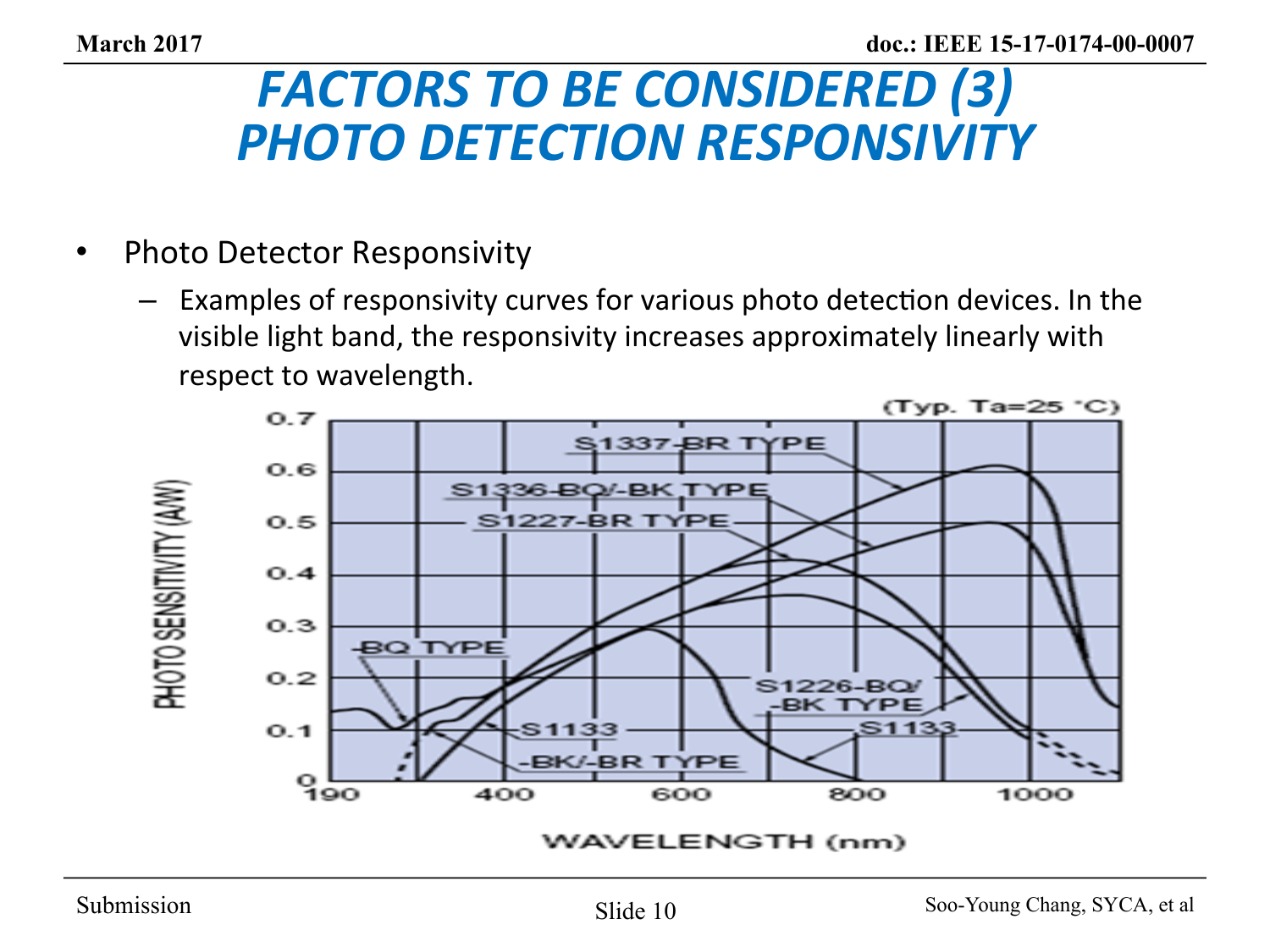### USE OF RESPONSIVITY OF PHOTO DETECTORS

- Average Photo Detector Responsivity in Visible Light Range
	- Average responsivity of photo detectors which is calculated by averaging responsivity values of various types of photo detection devices from multiple vendors, shown in red.

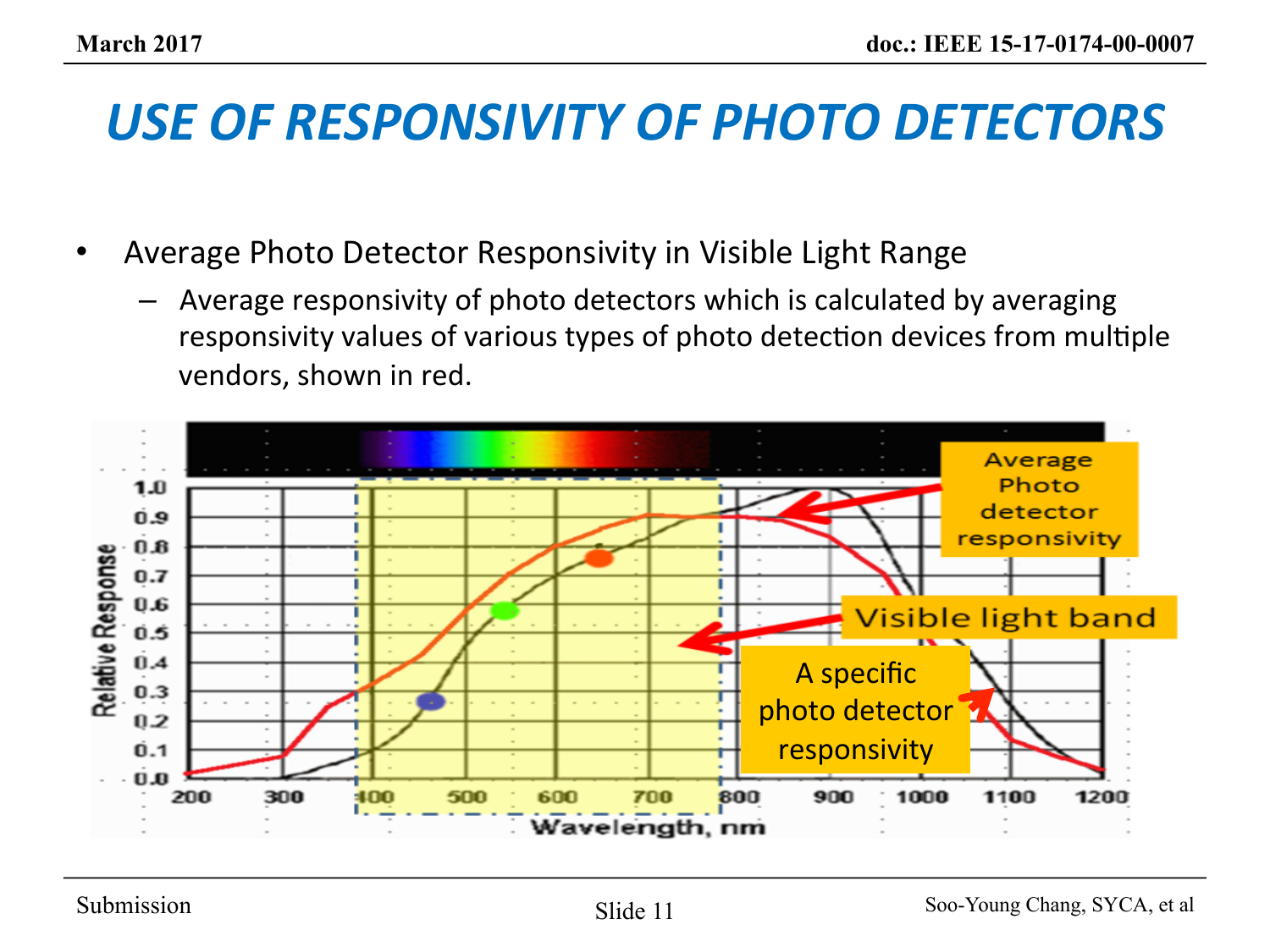### **BAND DIVISION METHOD USING RESPONSIVITIES** (1)

- **Based on responsivities of photo detection devices**, rather than human eye sensitivity
	- $-$  In order to make a receiver have evenly distributed power for all subbands

$$
\int_{S_1} R^2(f) df = \int_{S_1} R^2(f) df = \dots = const
$$

where  $s_i$  is the frequency range of the *i*th subband and  $R(f)$  is the average responsivity of photo detection devices as a function of frequency, *f*.

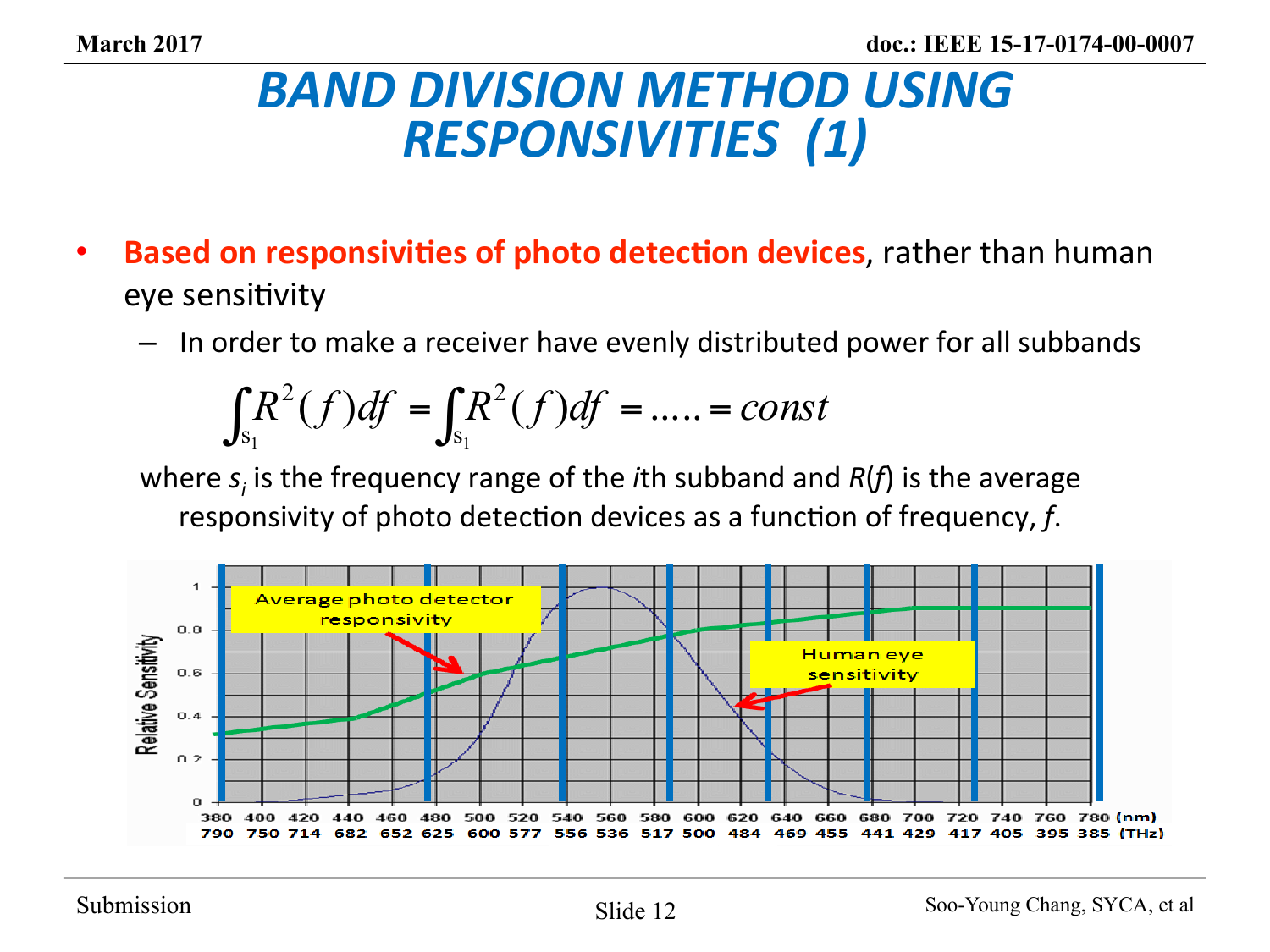### *NEW BAND DIVISION (1)*



New band boundary with 6 bands from 380 nm to 780 nm (6 subbands) Old band boundary with 7 bands from 380 nm to 780 nm (7 subbands)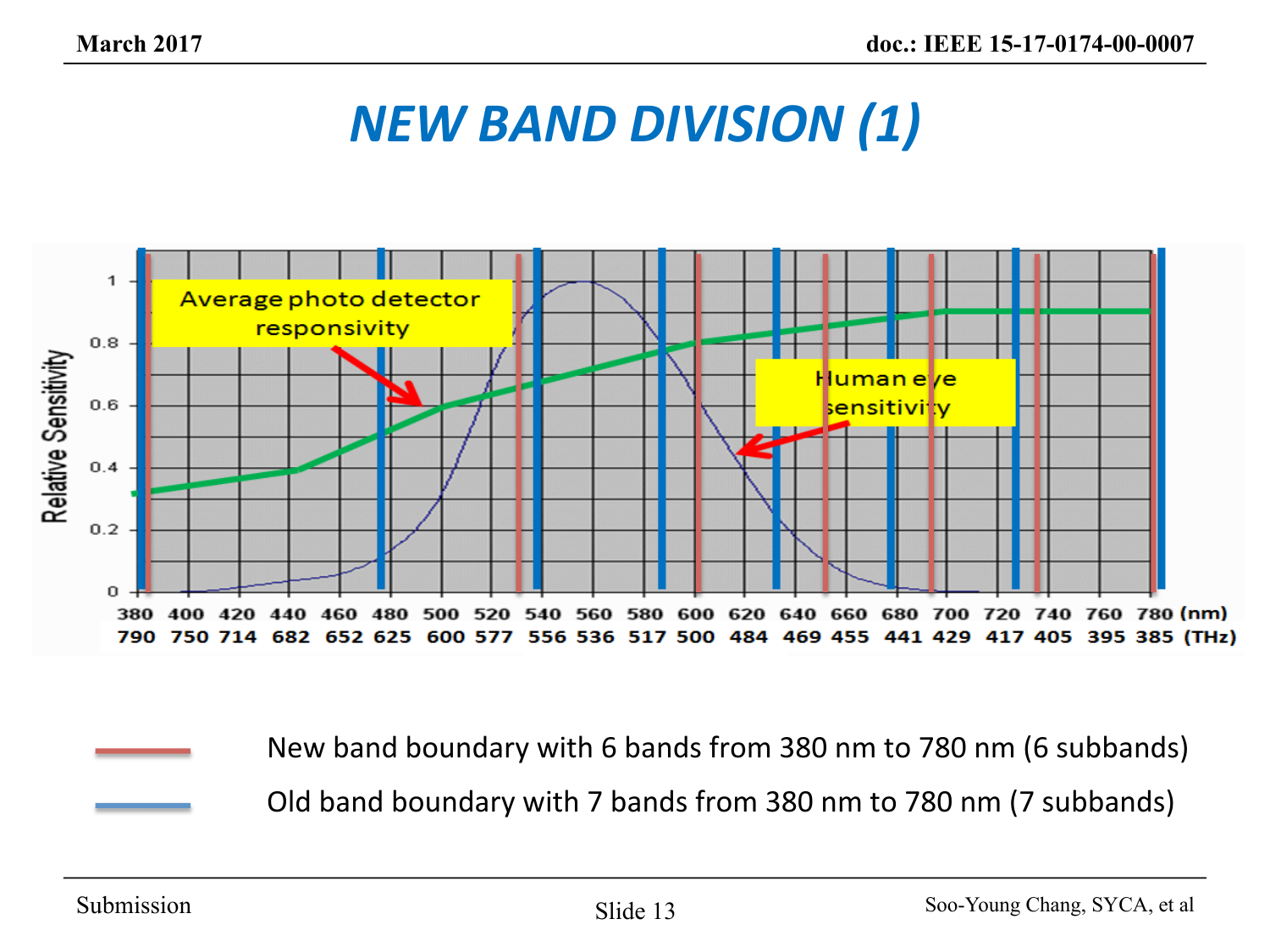# *NEW BAND DIVISION (2)*

• Responsivities of photo detection devices rather than human eye sensitivity applied for band division used

| <b>Frequency Band</b> |               |     | <b>Bandwidth</b> |       |      |     |
|-----------------------|---------------|-----|------------------|-------|------|-----|
|                       | (THz)<br>(nm) |     | (nm)             | (THz) | Code |     |
| 190                   | 380           | 789 | 1579             | 190   | 790  | 000 |
| 380                   | 529           | 567 | 789              | 149   | 222  | 001 |
| 529                   | 598           | 502 | 567              | 69    | 65   | 010 |
| 598                   | 649           | 462 | 502              | 51    | 40   | 011 |
| 649                   | 694           | 432 | 462              | 45    | 30   | 100 |
| 694                   | 737           | 407 | 432              | 43    | 25   | 101 |
| 737                   | 780           | 385 | 407              | 43    | 22   | 110 |
| 780                   | 10000         | 30  | 385              | 9220  | 350  | 111 |